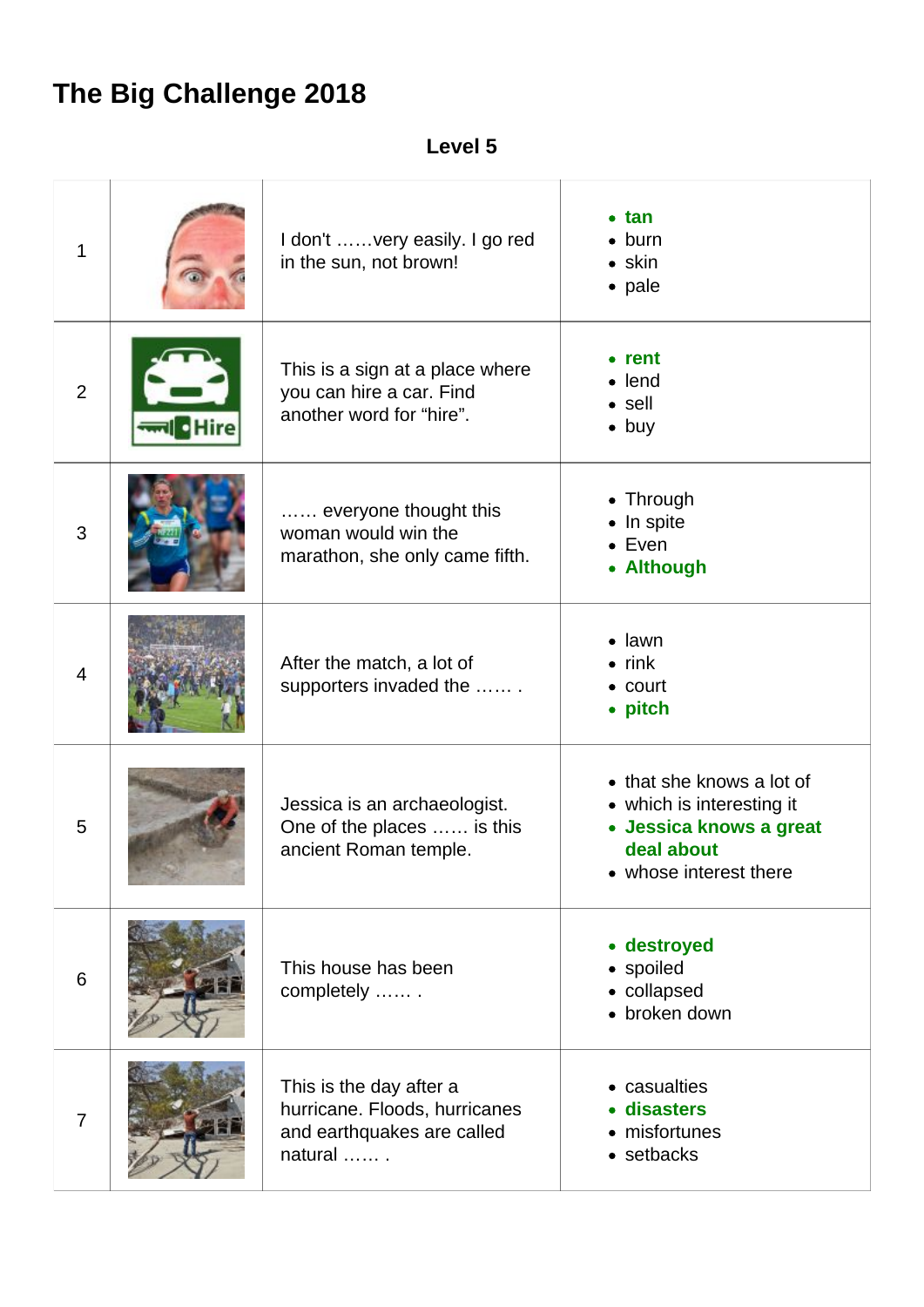| 8  |                                                                                                          | Find the list of words you can<br>associate with the picture.                    | • despair, shadow, wreck<br>· demolish, rebuild, plug<br>• ruin, damage, crops<br>• trunk, cattle, roof                                                                                                                                                              |
|----|----------------------------------------------------------------------------------------------------------|----------------------------------------------------------------------------------|----------------------------------------------------------------------------------------------------------------------------------------------------------------------------------------------------------------------------------------------------------------------|
| 9  | Isson 2, Ealspea<br>64 M Mic postalt and w<br>pervased-shut case. But els<br>is go to Hadley to find ou  | The programme that's on at<br>10.30 is an episode of a $\dots$ .                 | • documentary<br>$\bullet$ romcom<br>• crime series<br>• soap opera                                                                                                                                                                                                  |
| 10 | To found there is no area four<br>and shot case. But<br>it is go to Hadley to find a                     | What do we know about Dr<br>Denton?                                              | • She used to be Hadley's<br>boss.<br>• Some important<br>documents have<br>disappeared from her desk.<br>• She keeps secret files in<br>her office.<br>• She works for a large<br>private company.                                                                  |
| 11 | 400 lost to his death from his<br>ficured to his poster, and written I<br>an open-and-shut case. But its | Which sentence about Charles<br>is true?                                         | $\bullet$ He didn't know the<br>combination of the safe.<br>• The police proved he was<br>a thief.<br>• He immediately said he<br>was the thief.<br>• He could have stolen the<br>files.                                                                             |
| 12 | D.30 pm<br>are with 1 big and throw<br>an open-and-shut case. But<br>in it as to Hadley to find a        | What do we know for certain?                                                     | • Dr Denton suspected<br>Charles of taking the files.<br>• Charles wrote a note<br>saying that he was guilty<br>of taking the files.<br>• Hadley finds out that<br>Charles didn't kill himself.<br>• Charles committed suicide<br>by jumping off a high<br>building. |
| 13 |                                                                                                          | Peter is doing his homework.<br>You  disturb him or else<br>he'll be very angry. | • don't have to<br>• ought to<br>• mustn't<br>$\bullet$ don't                                                                                                                                                                                                        |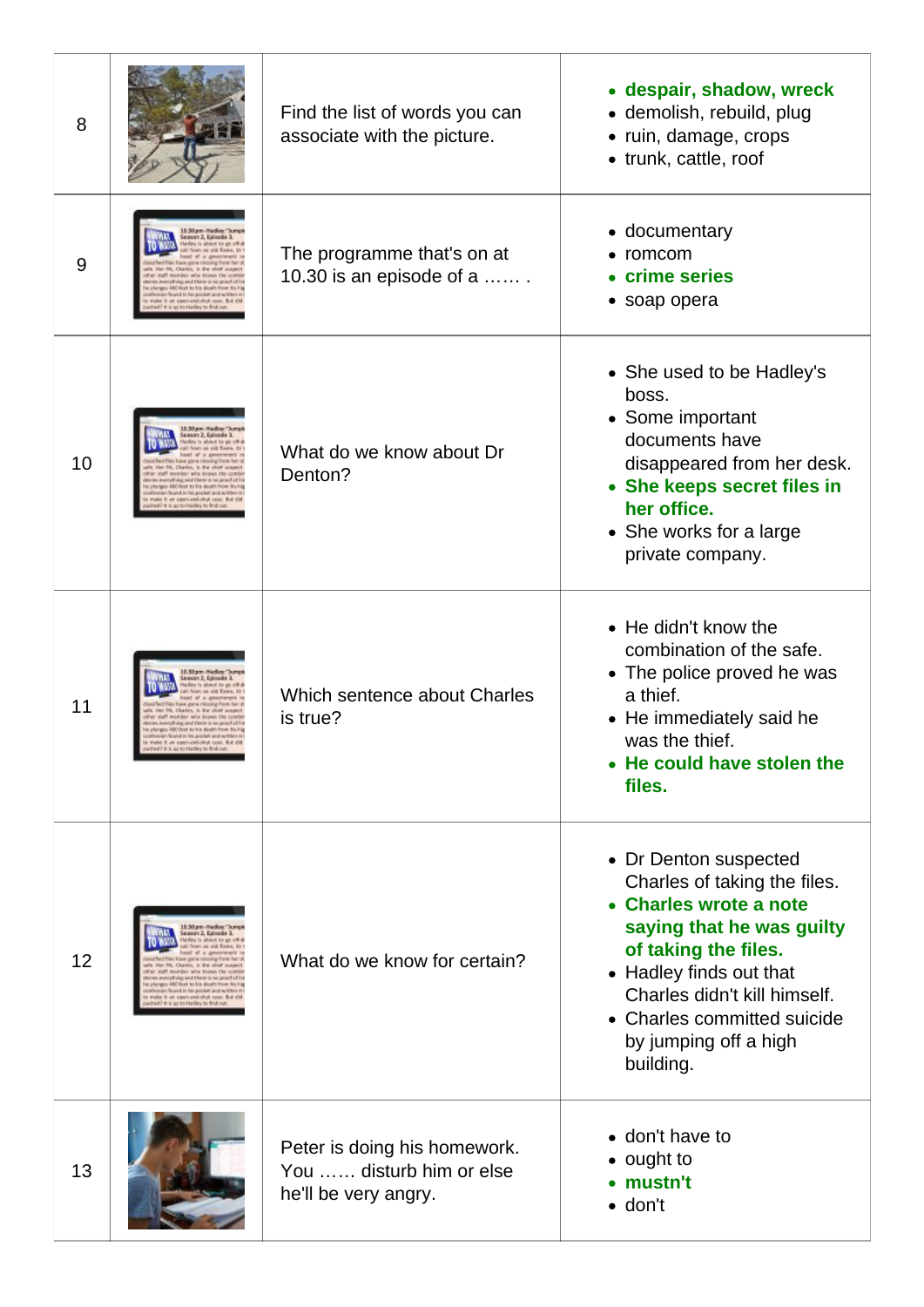| 14 | The woman behind the desk is<br>saying, "You can see the<br>doctor as soon as he "                        | • arrives<br>• will arrive<br>$\bullet$ is arriving<br>• arrived                                                  |
|----|-----------------------------------------------------------------------------------------------------------|-------------------------------------------------------------------------------------------------------------------|
| 15 | He got the job, but he  it if<br>he'd known how boring it would<br>be.                                    | • hasn't accepted<br>• didn't ask for<br>• wouldn't have taken<br>• should have done                              |
| 16 | 1 to call him since<br>lunchtime but he's not<br>answering his phone.                                     | • haven't managed<br>• was trying<br>• have been trying<br>$\bullet$ tried to                                     |
| 17 | The director asked  any<br>noise while the scene was<br>being filmed.                                     | • that there mustn't be<br>• everyone not to make<br>• all the technicians not<br>make<br>• for not making        |
| 18 | The man in the centre is<br>saying, "It's getting late so I<br>propose  the meeting<br>tomorrow morning." | • we will continue<br>• we continue<br>• you to continue<br>• us continuing                                       |
| 19 | Which group of words can be<br>associated with this photo?                                                | • thumb, line, engine<br>• path, country, trees<br>• petrol, straight, traffic light<br>• headlight, road, monkey |
| 20 | "I quite like the style of this<br>jacket but I'm not very keen<br>$,$ the colour."                       | $\bullet$ about<br>$\bullet$ on<br>$\bullet$ of<br>$\bullet$ in                                                   |
| 21 | It's pouring with rain. I'm afraid<br>we'll have to  the tennis<br>match until tomorrow.                  | • put off<br>• push ahead<br>• keep away<br>• bring forward                                                       |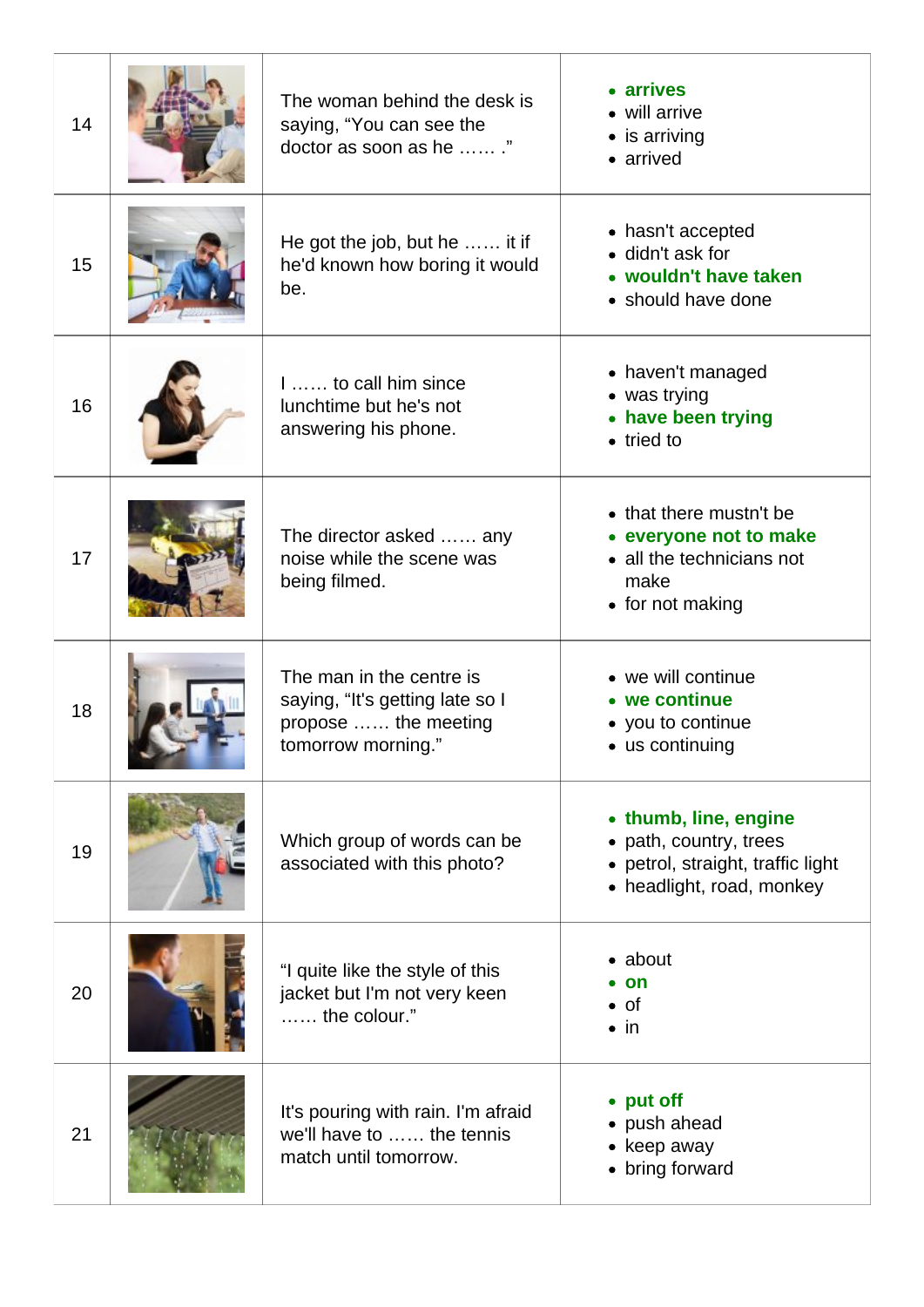| 22 |         | The police are asking anyone<br>who saw this accident to<br>with information.         | • come forward<br>• call out<br>$\bullet$ bring up<br>• get across                                                                                    |
|----|---------|---------------------------------------------------------------------------------------|-------------------------------------------------------------------------------------------------------------------------------------------------------|
| 23 | [AUDIO] | Listen and find the group of<br>words you can hear.                                   | • thank, bought, sit<br>• think, boat, sight<br>• sank, but, sit<br>• tank, but, seat                                                                 |
| 24 | [AUDIO] | Listen. Which word does not<br>contains the same vowel sound<br>as the word you hear? | $\bullet$ moon<br>• chewed<br>• would<br>$\bullet$ through                                                                                            |
| 25 | [AUDIO] | Listen to the sentence. Which<br>word or words can you hear?                          | • letters go in<br>• the train over there<br>$\bullet$ lettuce<br>• let us go                                                                         |
| 26 |         | [AUDIO]                                                                               | • The Commonwealth of<br><b>Nations.</b><br>• The European Union.<br>• The United Nations.<br>• The United Kingdom.                                   |
| 27 |         | [AUDIO]                                                                               | • Hollywood.<br>· Ellis Island.<br>• Harlem.<br>• The Bronx.                                                                                          |
| 28 |         | [AUDIO]                                                                               | • "Brave New World".<br>• "A Clockwork Orange".<br>"1984".<br>• "The Hunger Games".                                                                   |
| 29 |         | [AUDIO]                                                                               | • The Cuban Missile Crisis.<br>• America's defeat in the<br>Vietnam War.<br>• The Watergate Scandal.<br>• The assassination of<br>Martin Luther King. |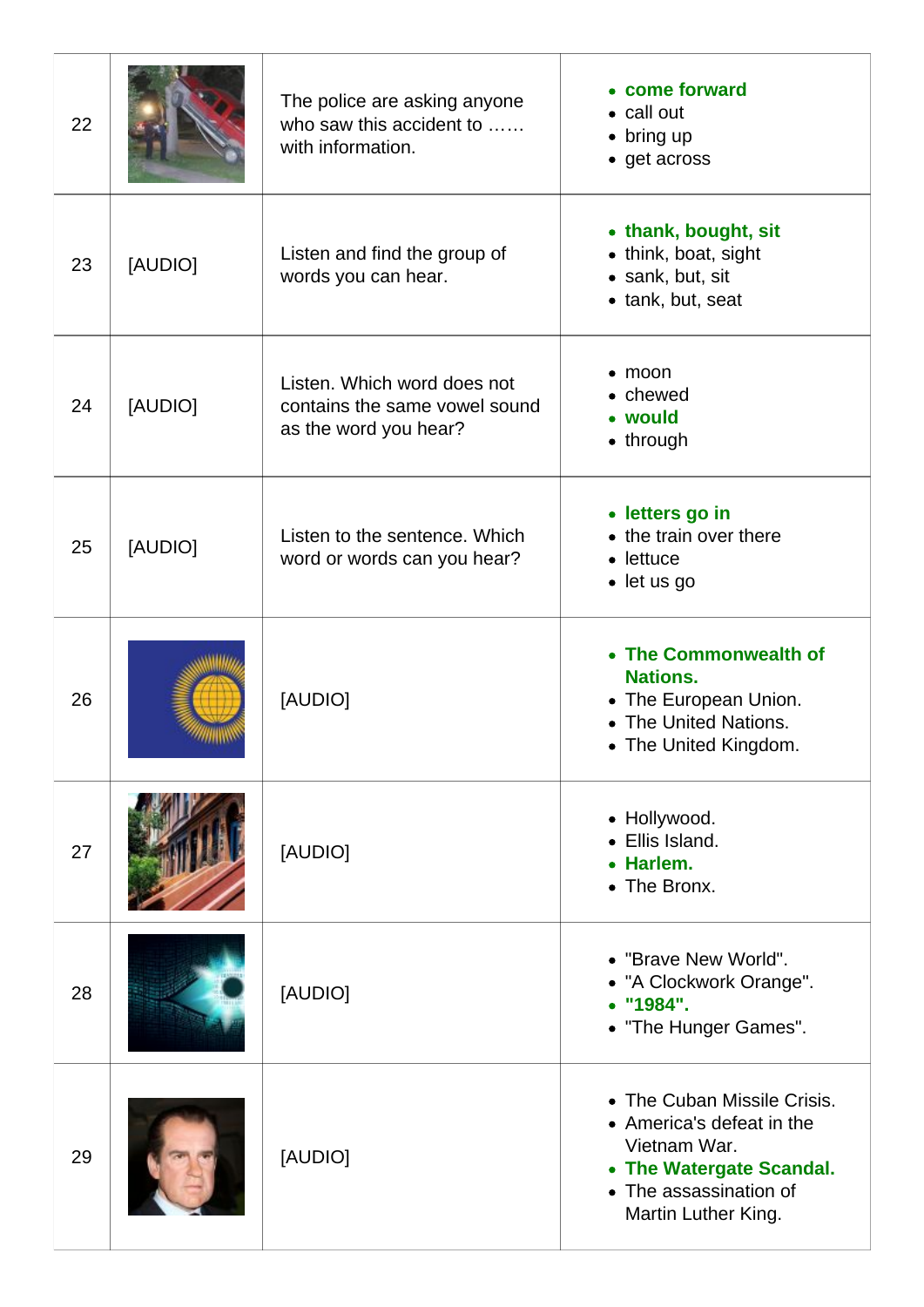| 30 | [AUDIO] | Listen. What can the waiter say<br>to you?                                | • "Are you ready to order?"<br>• "Your table is ready."<br>• "Enjoy your meal."<br>• "Make up your mind."                                                 |
|----|---------|---------------------------------------------------------------------------|-----------------------------------------------------------------------------------------------------------------------------------------------------------|
| 31 | [AUDIO] | Listen. What can John say<br>now?                                         | • "I didn't mean it."<br>• "I wasn't joking."<br>• "I was making fun of you."<br>· "I didn't mind."                                                       |
| 32 |         | [AUDIO]                                                                   | • "Let me have it."<br>• "I'll take care."<br>• "Leave it to me."<br>• "I can make you work."                                                             |
| 33 | [AUDIO] | Listen. What does the woman<br>mean?                                      | • Her husband has got too<br>much work to do.<br>• Her husband is working<br>today.<br>• Her husband is on holiday.<br>• Her husband hasn't got a<br>job. |
| 34 |         | [AUDIO]                                                                   | • "You've knocked at the<br>right door."<br>• "You've ticked the right<br>box."<br>• "You've hit the nail on<br>the head."<br>• "You've pressed the key." |
| 35 | [AUDIO] | Listen. Which expression is<br>NOT appropriate for the man to<br>use now? | • "Cheers!"<br>• "I'm so glad."<br>• "Congratulations!"<br>• "Good job!"                                                                                  |
| 36 | [AUDIO] | Listen. What are they talking<br>about?                                   | • An examination.<br>• A visit to the doctor's.<br>• A boxing match.<br>• A chess game.                                                                   |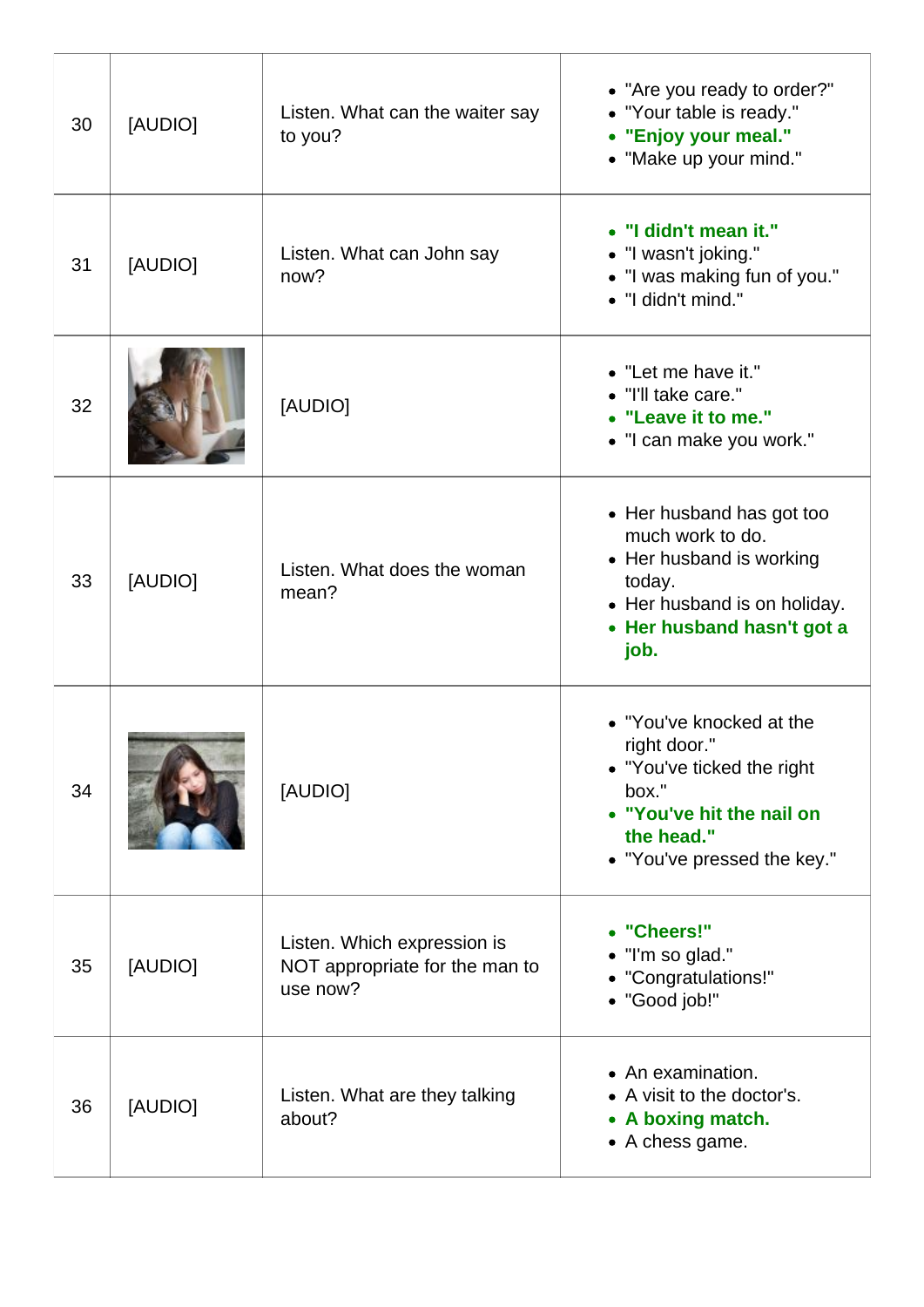| 37 | [AUDIO] | Listen. Why is it a problem for<br>Max to study in the USA?                                       | • He hasn't passed the right<br>exams.<br>• His health isn't very good.<br>• He can't afford the cost.<br>• He doesn't like being away<br>from home.                |
|----|---------|---------------------------------------------------------------------------------------------------|---------------------------------------------------------------------------------------------------------------------------------------------------------------------|
| 38 | [AUDIO] | Listen. What's the woman<br>doing?                                                                | • Installing software on her<br>computer.<br>• Assembling an electric<br>fan.<br>• Fastening her seat belt on<br>a plane.<br>• Attaching a caravan to a<br>car.     |
| 39 | [AUDIO] | Listen. Who are they talking<br>about?                                                            | • The prime minister.<br>• A furniture maker.<br>• A head teacher.<br>$\bullet$ A doctor.                                                                           |
| 40 | [AUDIO] | Listen to two British tourists in<br>New York. What is the offence<br>they might be arrested for? | • Jaywalking.<br>• Outpacing.<br>• Double-crossing.<br>• Dodging.                                                                                                   |
| 41 | [AUDIO] | Listen and find the word that<br>corresponds to the definition.                                   | $\bullet$ creep<br>$\bullet$ slide<br>• crawl<br>$\bullet$ glide                                                                                                    |
| 42 |         | No  silence than one of the<br>students laughed.                                                  | • more noise could be heard,<br>just<br>• sound could be heard to<br>break the<br>• later than the teacher had<br>demanded<br>• sooner had the teacher<br>asked for |